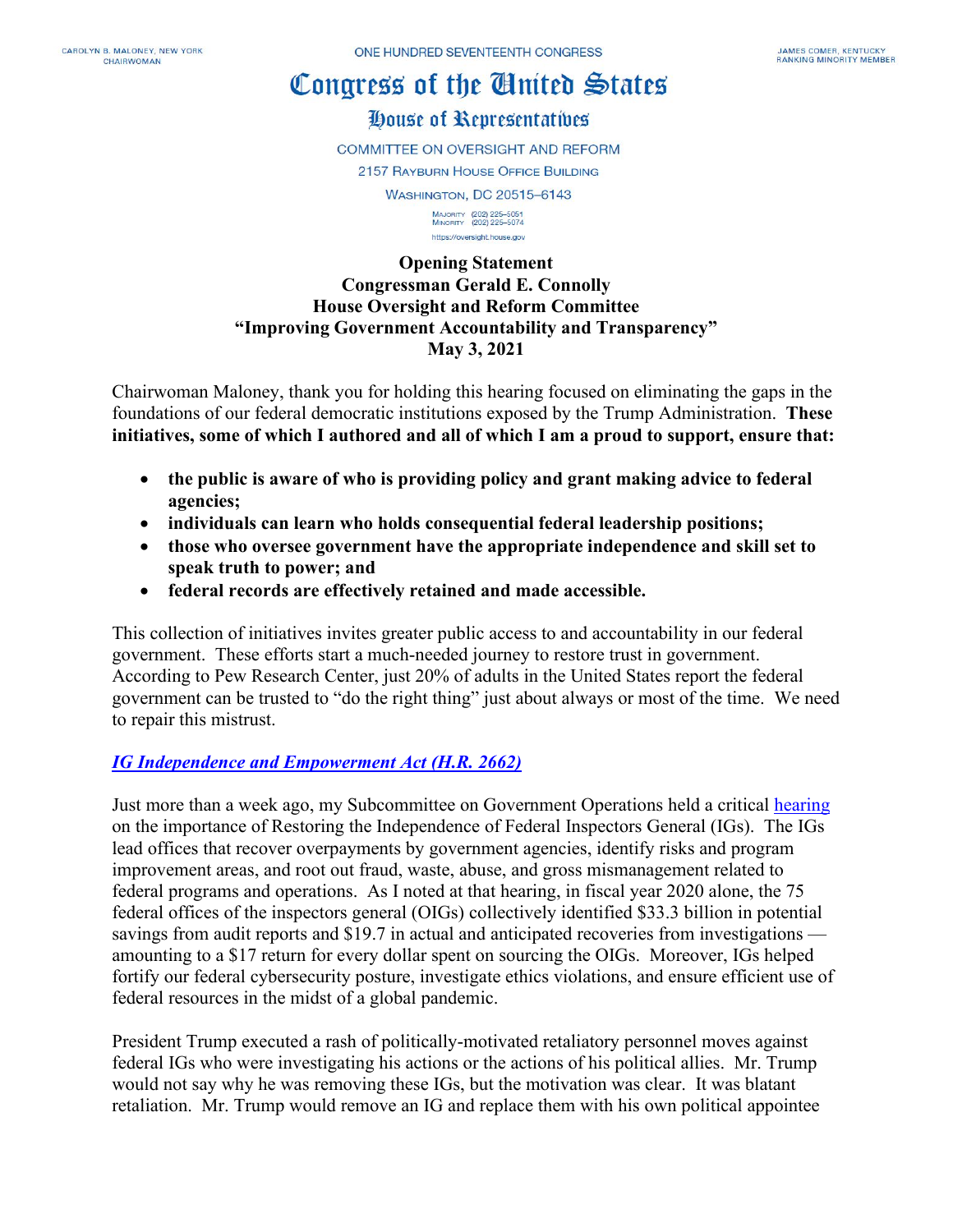— sometimes "dual-hatting" an individual who would concurrently serve within the agency he or she was assigned to oversee.

The Government Accountability office concluded in a report addressing the impact of political retaliation against the IGs, that IG independence was "critical to their effectiveness." Surely having someone from within the agency oversee its operations fails to qualify as independent.

On April 19, I joined Chairwoman Maloney, Majority Leader Steny Hoyer and others in introducing the [IG Independence and Empowerment Act \(IGIEA\).](https://oversight.house.gov/sites/democrats.oversight.house.gov/files/MALONE_040_xml_4.19.21.pdf) The Act is a compilation of essential provisions to bolster the independence of IGs while increasing transparency and accountability into their operations. The IGIEA allows removal of an IG only for a specific set of defined reasons that would demonstrate a rational basis for removal. And the IGIEA would require the appointing authority to document the cause for removal and report directly to Congress.

Additionally, the IGIEA would:

- render the Integrity Committee which investigates allegations of wrongdoing by the IGs themselves— more transparent and accessible. (Ranking Member Jody Hice and I introduced this provision as a standalone — H.R. 2681 — on April 20th);
- require OIG employees to attend training on how to engage whistleblowers, which I intend to introduce as a standalone bill;
- require notification to Congress when the IG is placed on non-duty status— thereby helping to prevent an administration from concealing sensitive investigations by removing an IG; and
- Grant IGs testimonial subpoena authority to compel testimony from contractors and former government employees in investigations. (full Committee Vice Chair Jimmy Gomez introduced this a standalone bill – H.R. 2089).
- require an acting IG be selected from either an existing IG for another agency or from the senior staff in an OIG. (Government Operations Vice Chair Porter will introduce a related provision as a standalone on 5/4).

### *[Whistleblower Protection Improvement Act \(to be introduced 5/4\)](https://oversight.house.gov/sites/democrats.oversight.house.gov/files/WPIA%20Text.pdf)*

The Whistleblower Protection Improvement Act (WPIA), which will be introduced tomorrow and of which I'm an original co-sponsor, would extend whistleblower protections to non-career Senior Executive Service employees, Public Health Service officers or applicants, and the National Oceanic and Atmospheric Administration's commissioned officer corps. The WPIA would also prohibit retaliation against employees who blow the whistle, including launching retaliatory investigations, and would limit public disclosure of whistleblowers.

### *Additional Good Government Bills*

### *[PLUM Act \(H.R. 2043\)](https://oversight.house.gov/sites/democrats.oversight.house.gov/files/PLUM%20Act.pdf)*

I am an original co-sponsor of the PLUM Act (H.R. 2043), which would require the Office of Personnel Management (OPM) to develop and maintain a publicly accessible website with data